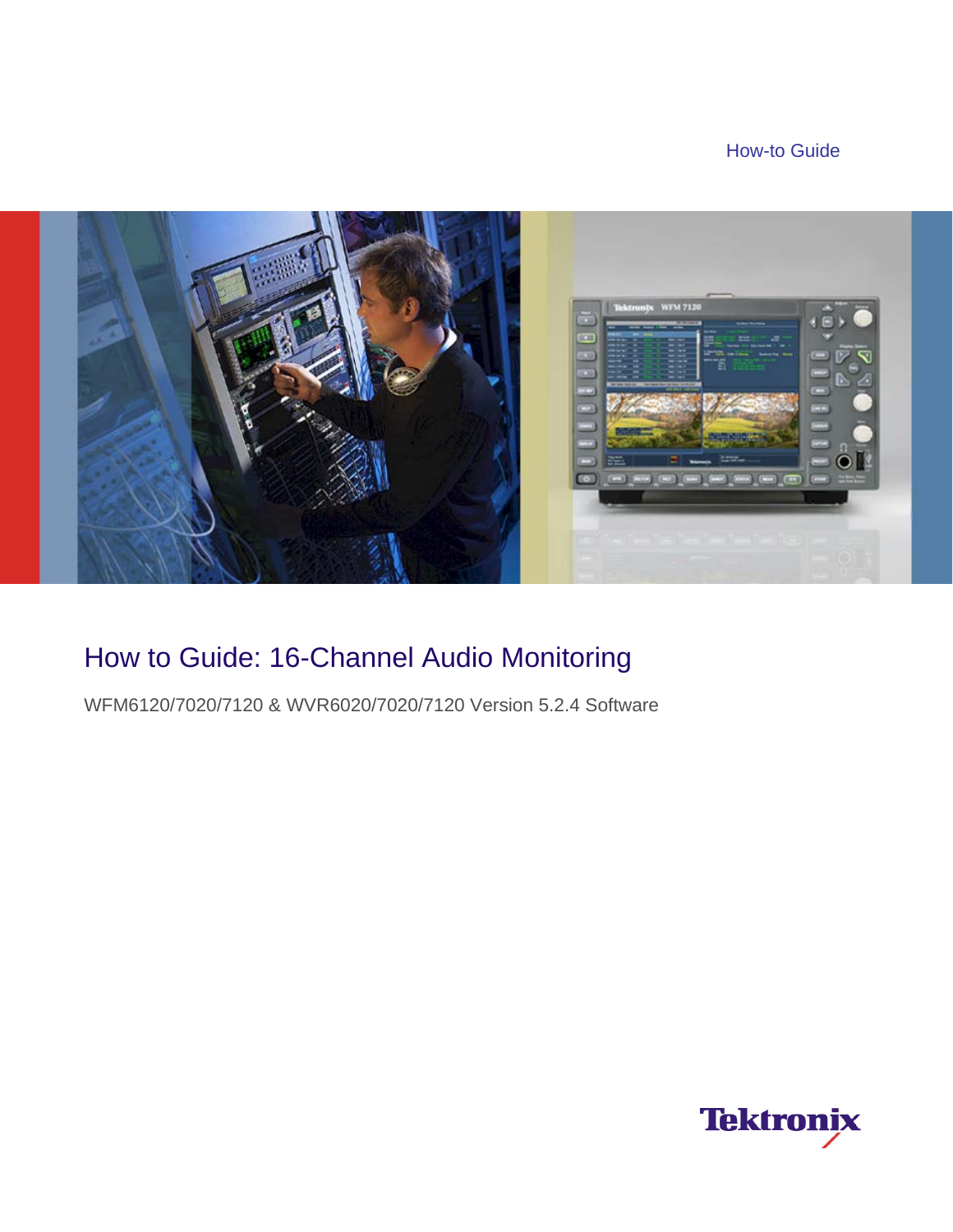- **This release version 5.2.4 has selection for 16-Channels of Embedded Audio along with selections for Embedded Audio 1 to 8 and 9 to 16 channels.**
- **The presence of 3 ANC Data types selected by the user in the Auxiliary Data Status display**.

#### **How To Configure 16 Channel Embedded Audio**

- 1. Select one of the tiles (1,2,3,4) and press the **Audio** button
- 2. Select **FULL** to make the display full screen, pressing **FULL** again will toggle back to FlexVu™.
- 3. Press and hold the **Audio** button to display the menu.
- 4. Move up and down the menu using the Arrow Keys or General Knob to the **Display Type** menu.
- 5. Enter the sub menu by pressing SEL and navigate to the **Emb. 16-Ch** display. (Figure 1)



**Figure 1.** Audio display with audio input menu.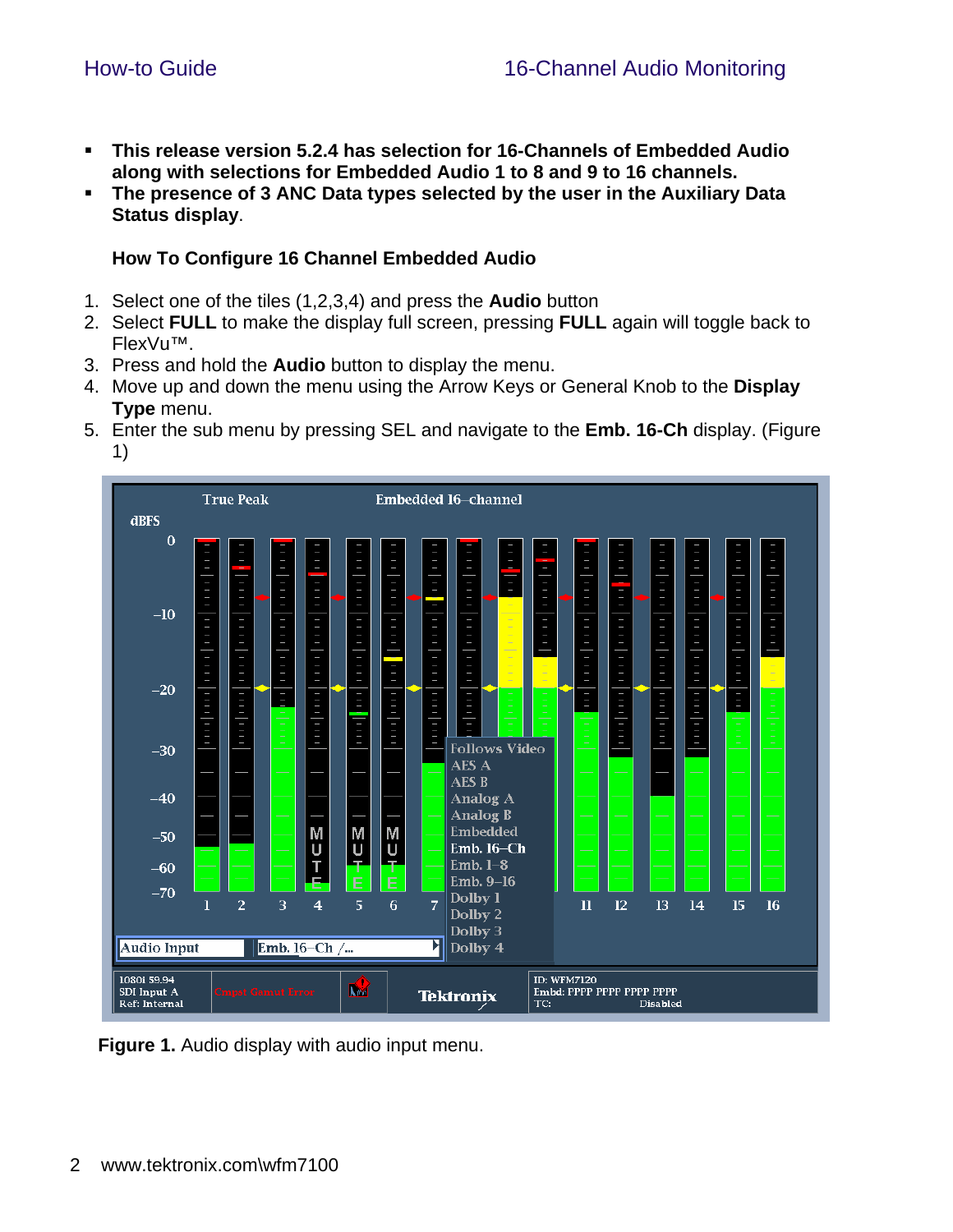#### **How to quickly configure selections of 1-8 or 9-16 Channels of Embedded Audio**

- 1. Select one of the tiles (1,2,3,4) and press the **Audio** button
- 2. Select **FULL** to make the display full screen, pressing **FULL** again will toggle back to FlexVu™.
- 3. Press and hold the **Audio** button to display the menu
- 4. Move up and down the menu using the Arrow Keys or General Knob to the **Display Type** menu
- 5. Enter the sub menu by pressing **SEL** and navigate to the **Emb. 1-8** or **Emb. 9-16**  displays. (Figure 2.)

This mode allows you quickly to select the upper and lower embedded audio channels to view in 8 channel modes.



**Figure 2.** Audio display with audio input selecting Emb. 1-8 audio channels.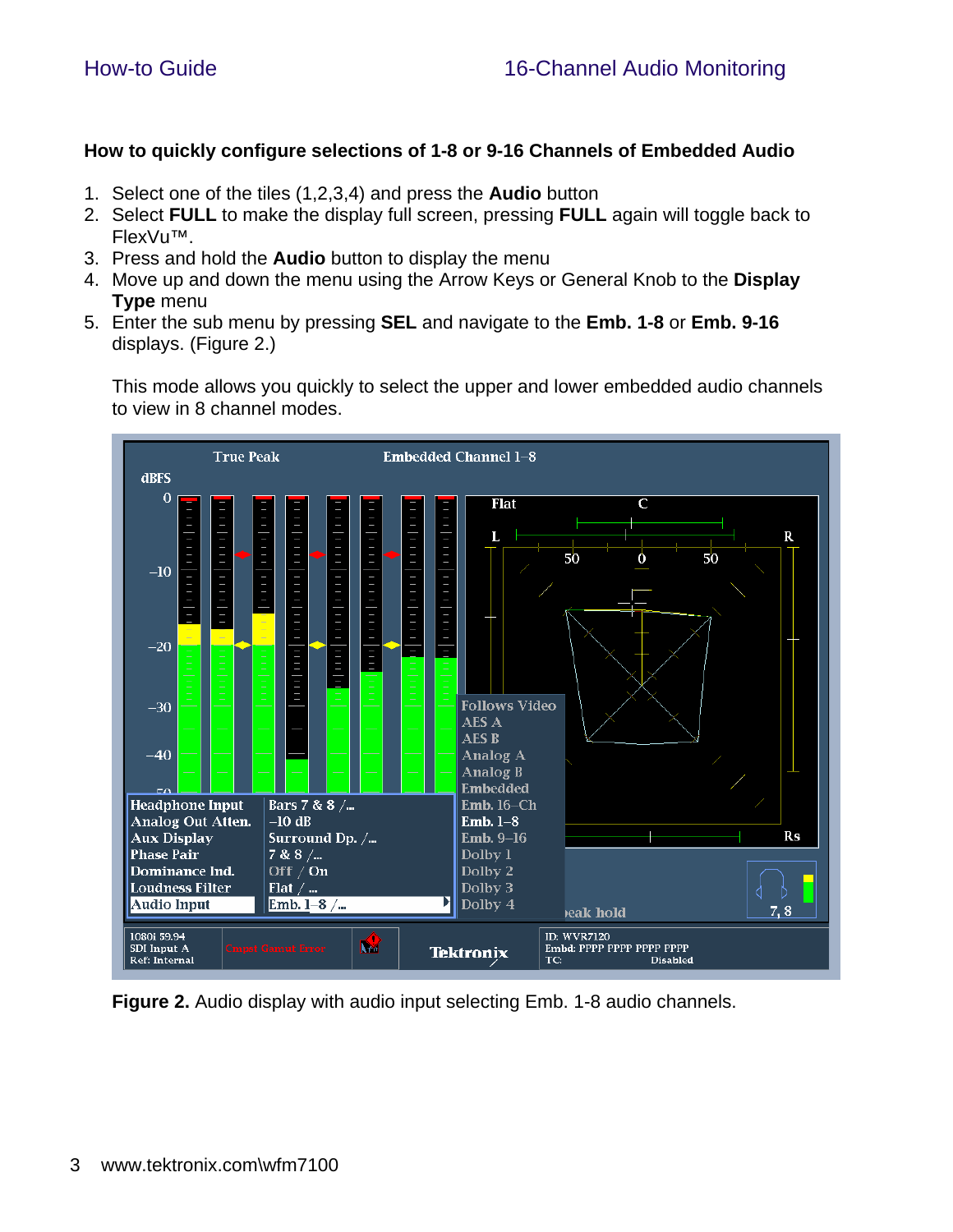#### **Quick Tip:-**

**Note when in the audio input modes Emb. 16-Ch, Emb 1-8 or Emb 9-16 the user can quickly switch between the types of audio channel modes by using the left and right arrow keys when the audio tile is selected.** 

#### **Configuring Audio Embedded Audio 16 Channel audio bars.**

- 1. Press the **CONFIG** button to display the menu.
- 2. Move up and down the menu using the Arrow Keys or General Knob to select the **Digital Audio Displays** menu
- 3. Press **SEL** to enter sub menus and scroll up and down to **Embd 16-Ch Ballistics** as shown in figure 3.
- 4. Press **SEL** to enter the next sub menu to select the appropriate ballistics from the list of True Peak, PPM Type 1 and PPM Type 2.



**Figure 3.** Configuration menu for Embedded 16 Channel Ballistics.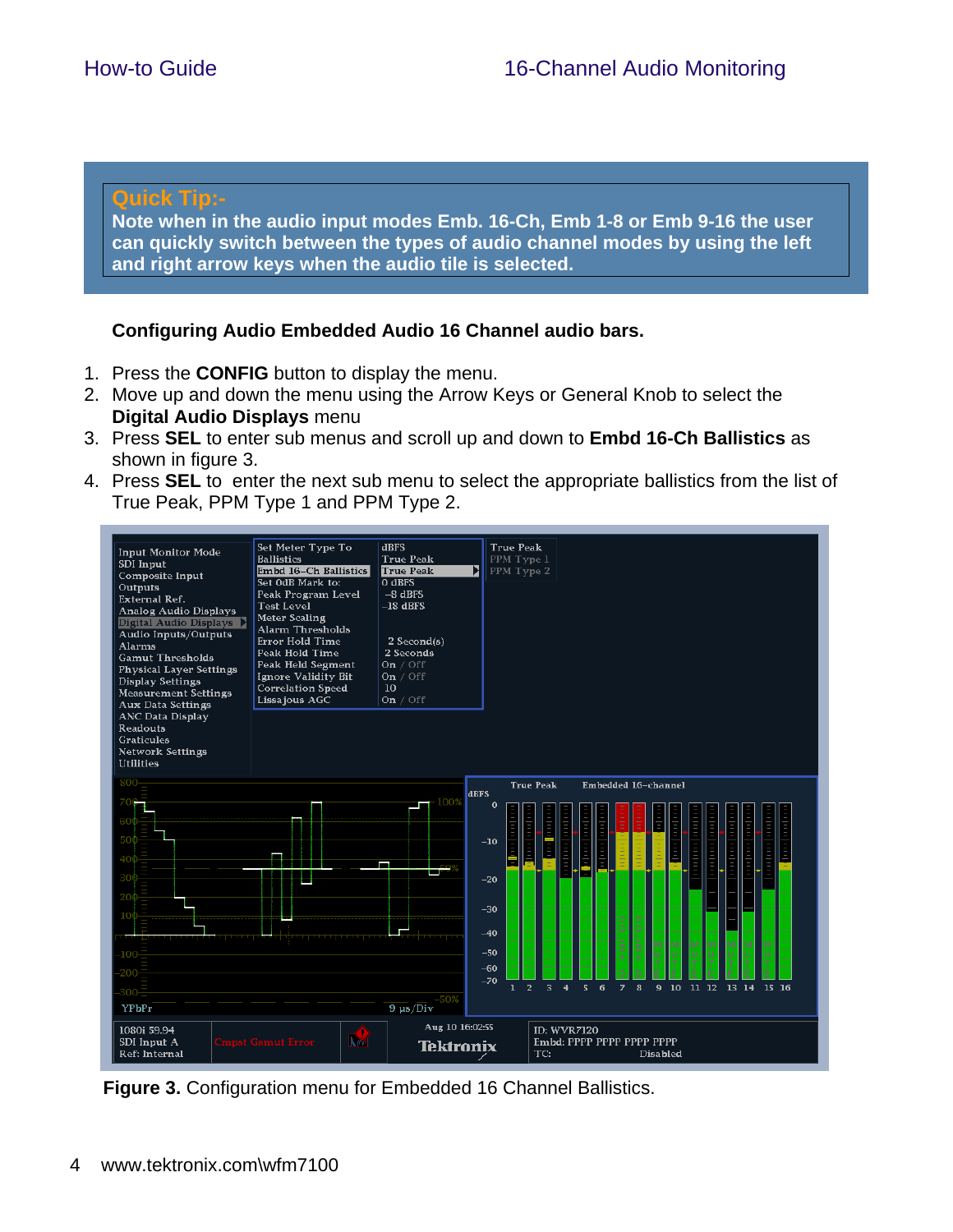#### **Configuring Audio Alarms**

- 1. Press the **CONFIG** button to display the menu.
- 2. Move up and down the menu using the Arrow Keys or General Knob to select the **Digital Audio Displays** menu
- 3. Press **SEL** to enter sub menus and scroll up and down to **Alarm Thresholds** as shown in figure 4.
- 4. Press **SEL** to enter the next sub menu to configure the required alarm threshold for clips, mute, over and silence conditions.

The help menu provides the following information regarding the Alarm Thresholds. This can be displayed by pushing the **HELP** button on the front panel when the alarm threshold configuration menu is shown as in figure 4.

Digital Audio Alarm configurable thresholds are:

- **Clip Samples**: The number of consecutive all-high samples required to trigger an alarm.
- **Mute Samples**: The number of consecutive all-zero samples required to trigger an alarm.
- **Silence Level**: The level below which audio is considered not present.
- **Silence Duration**: The length of time audio is allowed to be silent before it triggers an alarm.
- **Over Level**: The level at which the audio is considered "too loud" and an over level alarm is triggered.
- **Over Duration**: The length of time audio is allowed to be "too loud" before triggering an alarm.
- **Channel Loud**: The level above which the loudness count is incremented. In effect, this sets the alarm for the loudness threshold for an individual channel (non-Dolby source).
- **Program Loud:** The level above which the loudness count is incremented. In effect, this sets the alarm for the loudness threshold for a Dolby source signal.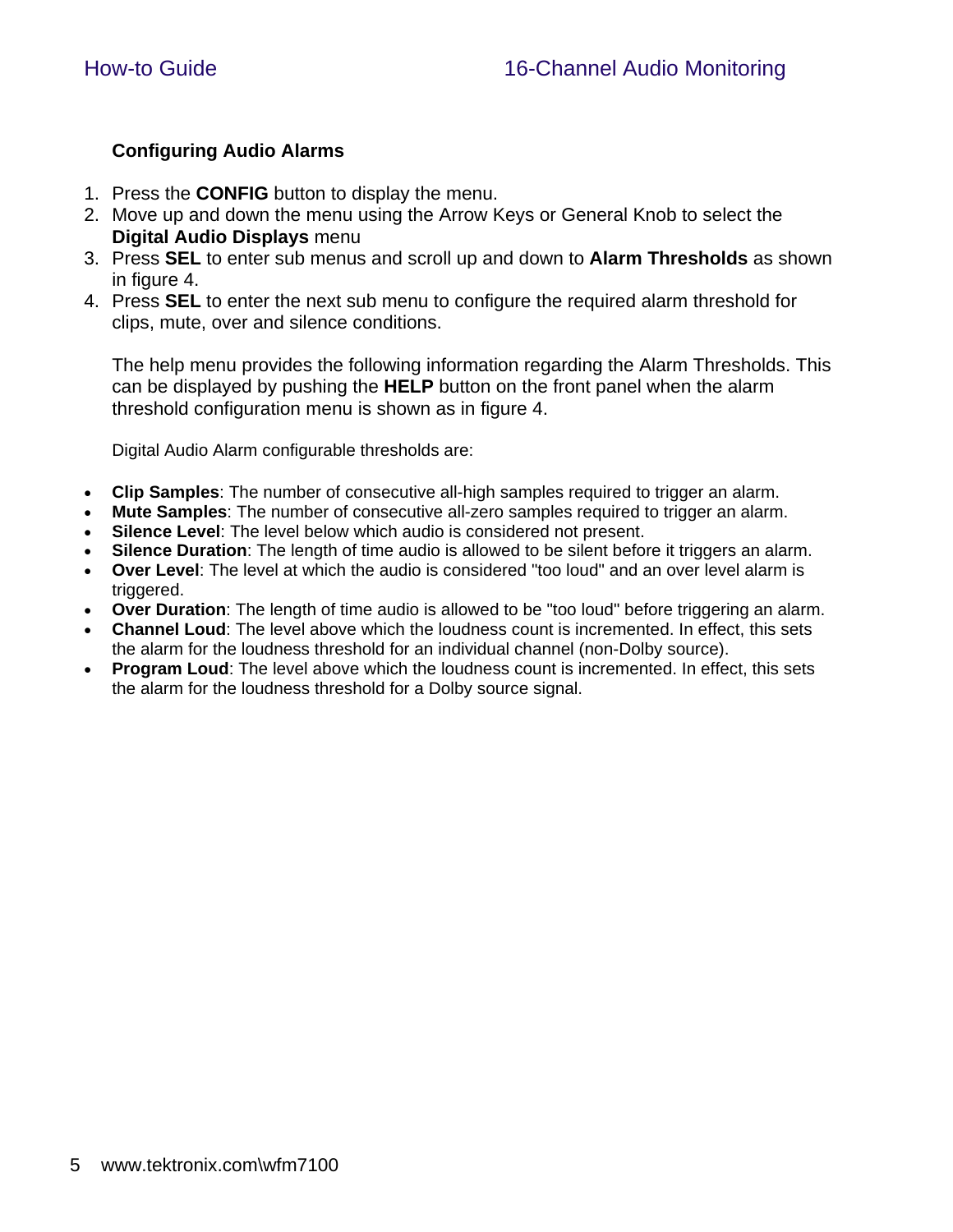

**Figure 4.** Configuration menu for Audio Alarm Thresholds

References

- WFM6000/7000 Series Waveform Monitors
- WVR6000/7000 Series Waveform Monitors

Data Sheets, Fact Sheets and additional product materials can be found at www.tektronix.com/video\_test/signal\_monitors.html